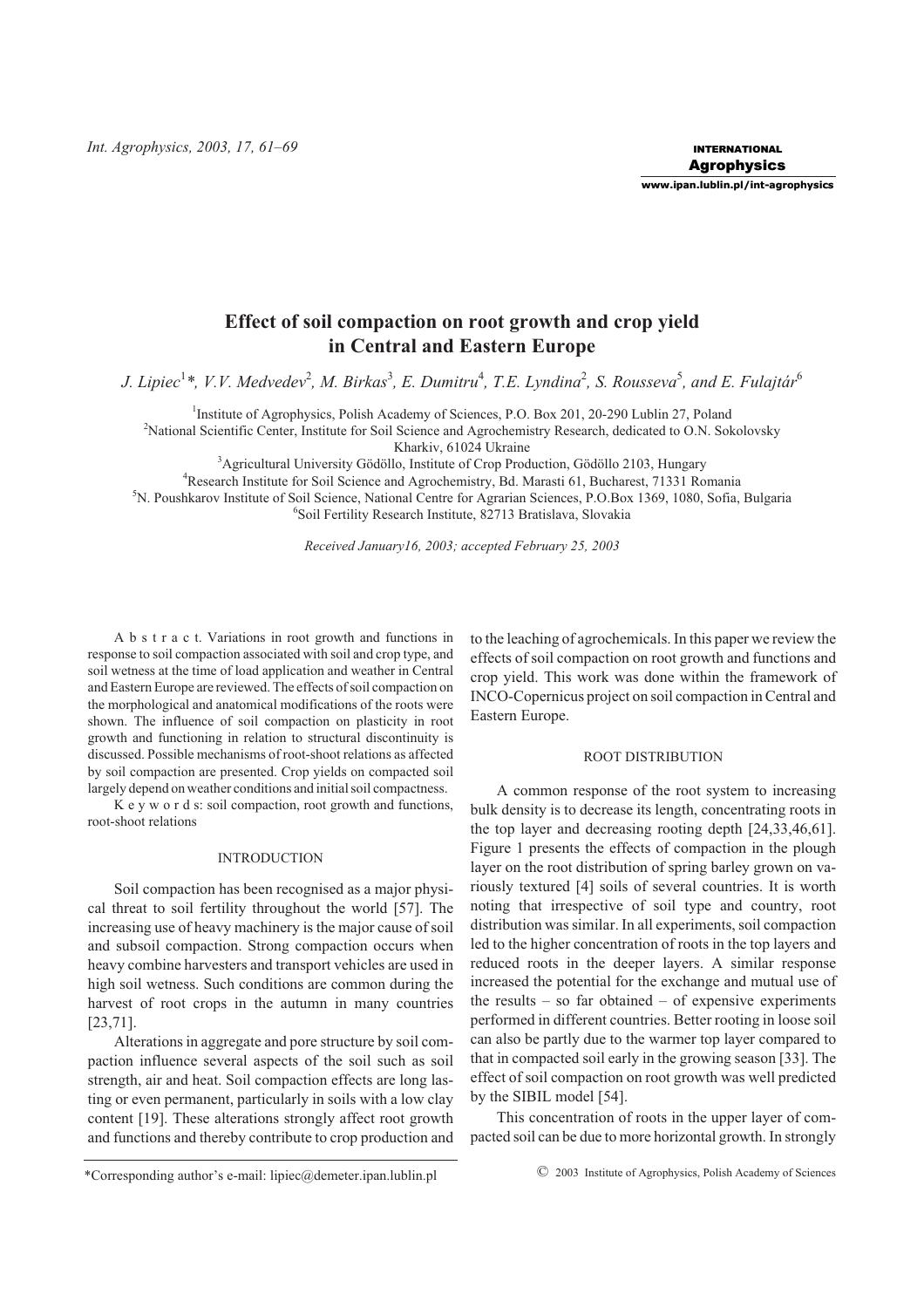

Root distribution (%)

**Fig. 1.** Relationship between root distribution of spring barley and soil bulk density in the plough layer. A – typical chernozem (heavy loam), Kharkiv Region, Ukraine (after Medvedev *et al*. [46]); B – Gleyic Cambisol (loam), Slovakia (after Jurcova and Zrubec [24]); C – Orthic Luvisol (silty loam), Lublin Region, Poland (after Lipiec *et al*. [33]); D – Leptic Podzol (loamy sand), Lublin Region, Poland (after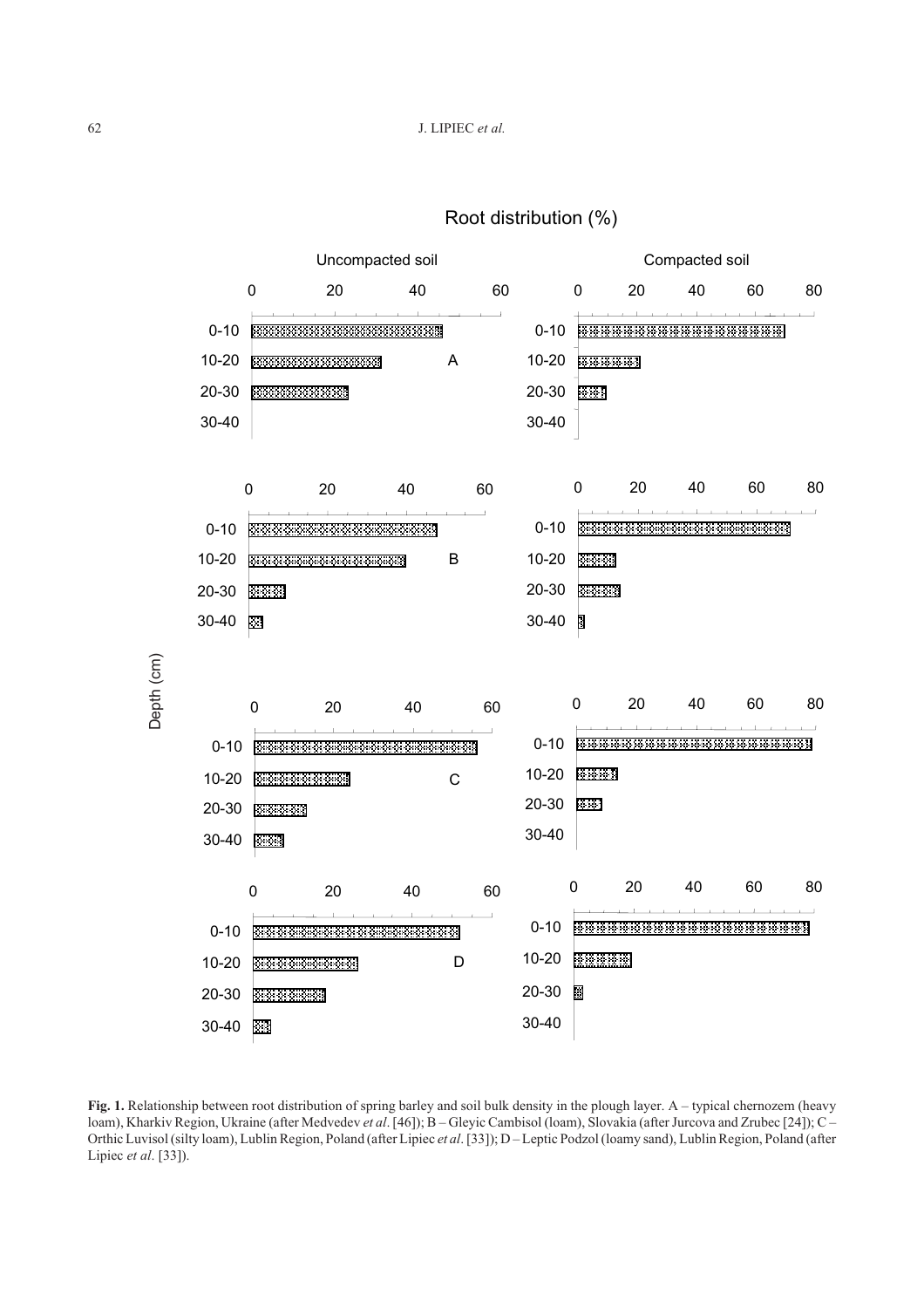compacted soil, such root distribution can be partly attributed to the horizontal orientation of pores [56]. Deeper but reduced root growth was attributed to excessive mechanical impedance (3 MPa), especially in dry seasons and insufficient aeration (air-filled porosity <10%) in wet seasons [32,46].

The effect of soil compaction on root growth largely depends on the type of tractor used and soil wetness during tractor use [33,61,62]. Figure 2 shows that the reduction in root size of oats in the ploughed layer increased with the weight of the tractor wheels and the soil water content. In deeper soil the relation was less pronounced indicating that root growth is affected by other factors.

Root growth is also largely limited by plough pan or dense layers induced by pedogenetic compaction in the soil profile [5,46,49,69]. Usually, such layers can be localized at sites with the maximu bulk density and the cone resistance in the soil profile [39] or aeration parameters in wet soil [16]. An increase in subsoil compaction resulted in the higher concentration of roots in the upper part of the subsoil layer and in reduced rooting in the deeper layers. In general, this effect increased with the decreasing depth and thickness of



**Fig. 2.**Relative decreases of root density in oat harvests, depending on the type of tractor (Tr1 and Tr2 with respective weights of 5400 and 3030 kg and contact area pressures of 35 and 47 kPa), the antecedent soil moisture content (W1 =  $0.28$  g g<sup>-1</sup> and W2 =  $0.37$  g  $g^{-1}$ ) and the soil depth (after Stoinev and Ivanov [62]).

the dense layer [5]. In acid soils the physical constraints on root growth are accompanied by low pH [15,29]. In soils with the water table within the root zone, root development may be affected not only by anoxic conditions, but also by the lower soil temperature in cold climates and by the presence of salt in hot climates [70].

To improve root penetrability in compacted soils, Calcium microelements, growth stimulators, optimization of the depth of the mineral fertilizers, soil surface mulching were applied [45,46]. These practices improved growth and the physiological activity of the cereal's roots grown in compacted layers of Phaeozem in the Ukraine [45]. At the same time the enhanced root growth caused loosening of the layers.

Root response to soil compaction depends on the presence and distribution patterns of pores – having a diameter greater than the roots – and on pore continuity. A soil matrix with a larger pore size, structural cracks, macropores and worm holes will offer greater potential for undisturbed root growth because the roots can by pass the zones of high mechanical impedance [15,35]. They can also benefit in poorly aerated soils since they drain at higher water potential and remain air-filled for longer compared to smaller pores. An important property of the vertical biopores in deeper soil is that they are able to resist vertical compression and they remain stable as the soil swells [68].

### MORPHOLOGICAL AND ANATOMICAL MODIFICATIONS

Experiments in growth-chambers under controlled conditions showed that the proportion of main axes decreased whereas that of secondary roots increased with increasing soil compaction (Table 1).

The roots of spring barley grown in severely compacted soil were characterised by a greater diameter, a higher degree of flattening, radially enlarged cortex cells, twisted growth and an irregular surface with distorted epidermal cells which had been penetrated by soil particles [15,33]. The wider cortex cells with their greater absorptive surface area will aid in overcoming nutrient stress. The thickening of roots grown in compacted soil indicates the absence of pores with a diameter equal to – or larger than – the roots. It is suggested that thicker roots aid penetration of roots in stronger

**T a b l e 1.** Selected root characteristics as related to soil compaction. L – loose, MC – medium compacted, HC – heavily compacted (after Lipiec and Szustak [43])

| Treatment | Total dry       | Contribution of roots $(\%)$ |       |           | Specific root weight ( $m g^{-1}$ dry roots) |       |           |
|-----------|-----------------|------------------------------|-------|-----------|----------------------------------------------|-------|-----------|
|           | weight of roots | seminal                      | nodal |           | seminal                                      | nodal |           |
|           | (mg)            |                              | axes  | secondary |                                              | axes  | secondary |
|           | 602             | 41.6                         | 42.4  | 16.0      | 79.6                                         | 155.3 | 47.1      |
| <b>MC</b> | 446             | 38.5                         | 48.1  | 13.4      | 52.1                                         | 132.3 | 36.6      |
| HС        | 367             | 29.8                         | 55.9  | 14.3      | 43.3                                         | 19.9  | 32.1      |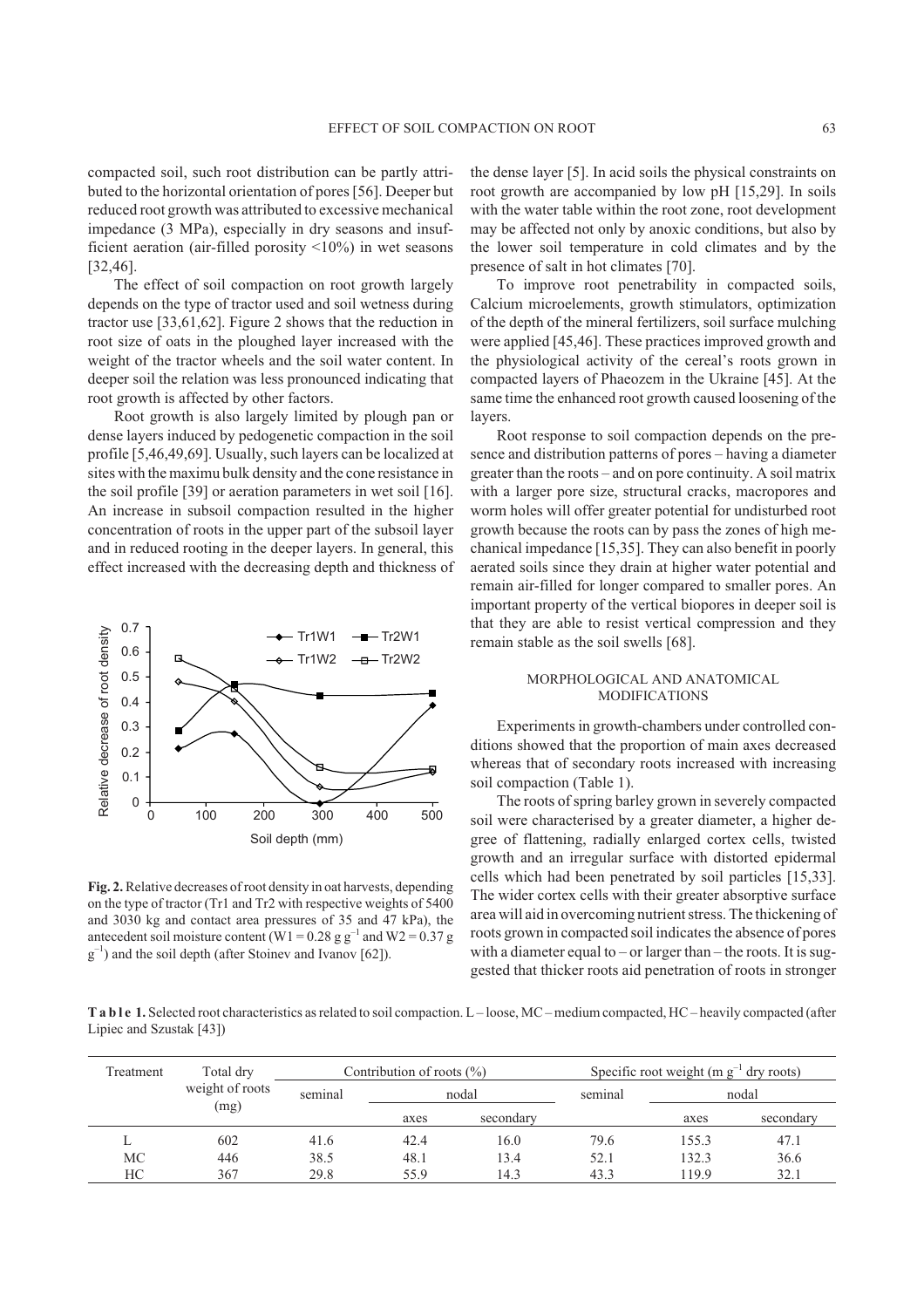soil by increasing growth pressure and resistance to buckling [47]. The tortuous root growth can be partly due to root conforming to structural ped surfaces. Growth of roots in compacted soil requires much greater energy to form and sustain a unit of root length [15]. The alterations in root growth affect root functioning and shoot growth.

# WATER AND NUTRIENT UPTAKE

Experiments performed in growth chambers allowed the physical conditions of the soil to be controlled, the precise measurements of the water uptake to be taken and the effects of the different weather conditions to be eliminated. Under conditions of sufficient water supply, total water use decreased with an increasing soil compaction level while the root water uptake rate was highest in moderately compacted soil (Fig. 3). The results indicate that moderate soil compaction can provide a better opportunity for a restricted system, to absorb more water and to increase water use efficiency, owing to the higher unsaturated hydraulic conductivity and greater water movement towards the roots and the better root-soil contact area.

An important factor affecting root growth and water use in the field is vertical strength discontinuity. A sharp discontinuity occurs between the aggregated seedbed and the soil below, between the plough layer and the subsoil. Soil column experiments showed that root length of maize in subsoil horizons (below 30 cm) relative to the total root length varied from 1 to 38% while water use varied from 54 to 74% depending on soil type [36]. In other experiments [40] with continuous water supply, total water use and the efficiency of water use by wheat roots were greater from silty loam than loamy sand subsoil. In both soils the water use from the upper subsoil layer (25–35 cm) was greater than from the deeper subsoil layer (35–45 cm).



**Fig. 3.** Cumulative water use by spring barley (nine plants) grown on silty loam soil in growth-chamber experiment. L – loose soil, MC – medium compacted, HC – heavy compacted. Root uptake rate  $\text{(mm}^3 \text{ H}_2\text{O mm}^{-1} \text{ root day}^{-1}$  is indicated after Lipiec and Szustak [43].

Another discontinuity is uneven horizontal soil compaction related to the distribution of wheel tracks [2,67]. In split root experiments, the reduced root growth of wheat and associated total water use from compacted soil were partly compensated for by loose soil of the same pot [48]. This compensatory effect was more pronounced at soil water potential – 8 kPa than – 35 kPa (lower soil wetness).

The data indicates the wide plasticity in root water absorption in response to localised soil compaction. This is significantly important in model predictions of plant water use [40,53,66].

Soil compaction affects nutrient transformations and uptake through changes in the soil's hydraulic, aeration, and diffusive properties and root growth and configuration [42]. Reduced nutrient uptake resulted in the lower effectiveness of fertilisers [30,60]. The lower uptake of Nitrogen by plants and greater denitrification enhance N losses to the groundwater and to the atmosphere [58]. Under moderate compaction, an increase in nutrient inflow rate per unit root length or root surface alleviates the reduction in total nutrient uptake [42].

Higher rates of fertilisers in use on compacted soil to overcome crop yield losses increase the potential for nutrient loss [42]. Greater distances between neighbouring roots in compacted soil enhance these losses. It was shown [34] that half the distance between the nearest maize roots on horizontal planes within a depth of 20 cm is below 0.81 cm for loose soil and increased with an increasing degree of compactness. In most compacted soil the corresponding value was up to below 5.64 cm. However, the absorption of water and nutrients takes place usually in soil adjacent to the root surface from 0.2 to 0.8 cm depending on soil and nutrient types [72].

### ROOT-SHOOT RELATIONS

Reduced root growth and uneven root distribution in compacted soil influences the stomatal resistance of leaves which is an important determinant of crop yield. As Fig. 4 shows, the differences in stomatal resistance of spring wheat between the compaction treatments were much greater during droughts, mostly due to its increase in the most compacted soil. As a consequence, the grain yield in the most compacted treatment was reduced by 22%. A substantial increase in the stomatal resistance of plants grown in most compacted soil also occurred in high soil wetness and the associated low air-filled porosity of the laboratory experiment [37].

Several mechanisms are suggested for stomata closure. One mechanism under poor aeration is the reduced water flow through the roots [16]. Accumulation of abscissic acid (ABA) in the leaves seems to induce stomata closure through its effect on the potassium ion regulation of guard cell turgor [59,63]. The stomata resistance of maize grown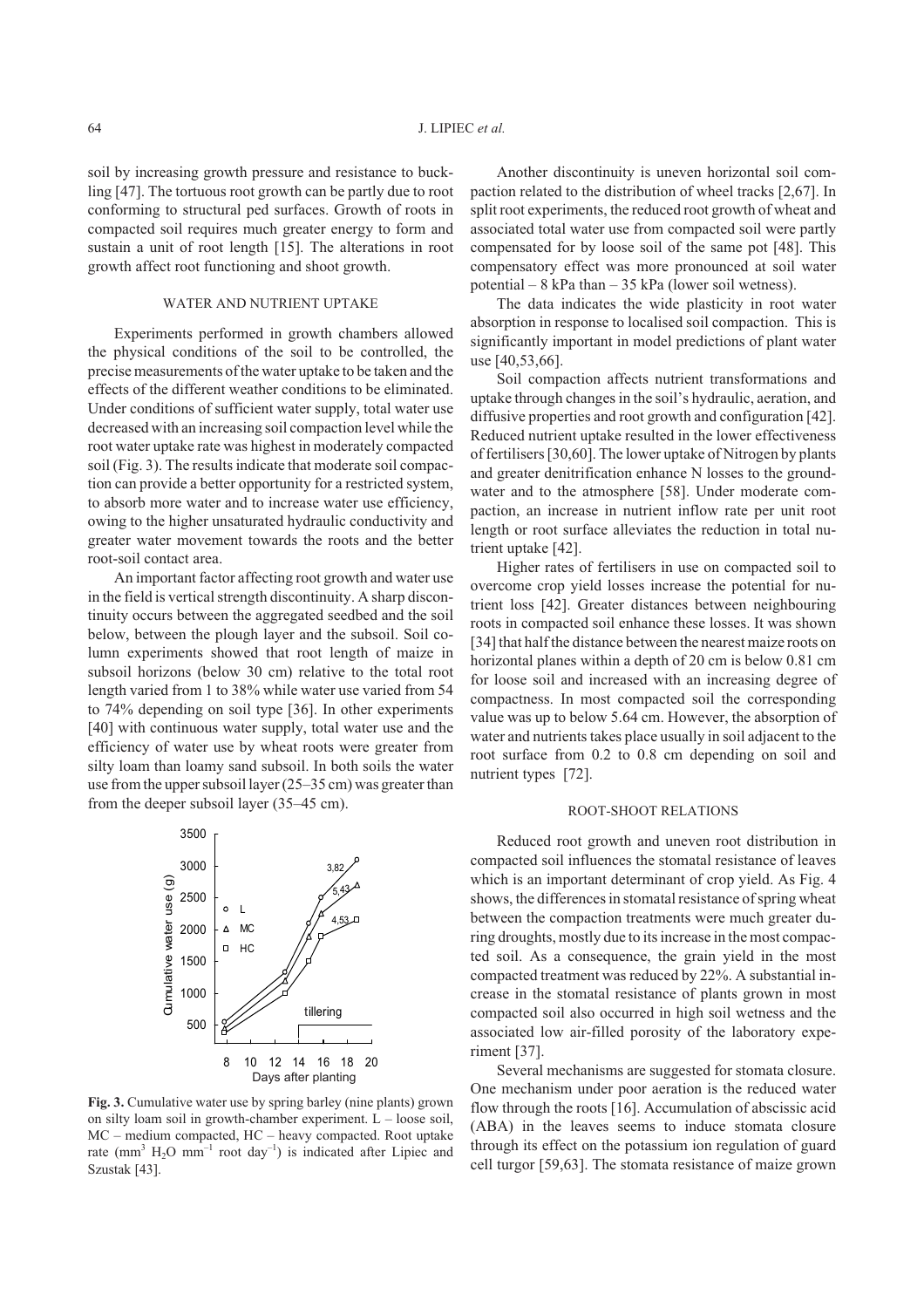

**Fig. 4.** Stomatal resistance of spring wheat on various occasions during the growing season in relation to three compaction levels and rainfalls (after Lipiec and Gliñski [31]).

in poorly aerated soil was considerably higher in the lower than in the upper leaves [37] and may imply the upward movement of plant hormones or other substances to the shoots [9,63]. This can be supported by recent study [3] indicating that superoxide dismutase (SOD, metalloenzyme, protects aerobic organisms against oxygen activated toxicity) activity in the roots which had been increased earlier (after two days of oxygen stress) while that in the leaves started to increase later (after 8 days). Increased abscissic acid content in the leaves [1] and a greater stomata diffusive resistance in the lower as opposed to the upper leaves [31] have also been observed under dry soil conditions. Some authors [21,63] point out that ABA increase in plants grown in compacted soil is a result of root dehydration due to the limited water supply to the roots. Wartinger *et al.* (1990)

(quoted after Horn [22]) and Horn [22] indicate that ABA concentration in plants generally increased proportionally to the previous maximum reduction of water available to the plant rather than water which is not available to the plant. Ali *et al.* [1] reported that the increased leaf stomata resistance occurred even before a measurable change in leaf water potential.

The increased stomatal resistance together with the decreased leaf area index may largely account for crop yield in compacted soil. In experiments performed in the Ukraine the highest yield of barley and millet was obtained on moderately compacted soil (Table 2). A similar parabolic response of cereal yields to compaction was observed in Sweden [18], Germany [52], Poland [51], Bulgaria [60,65] and Lithuania [64] in those experiments where a wide range of bulk densities was compared. In other experiments crop yield decreased with increasing soil compaction [7,8,10, 12,13]. The response under Romanian conditions has been attributed to high initial soil compactness due to the farming system, as well as to the droughtprone climatic conditions.

The values of the ratio of grain yield to roots (Table 2) indicate that soil compaction reduced more the latter than the former. The lower rooting depth and surface concentration of roots in severely compacted Luvisols and the resulting smaller water uptake from the deeper layers was one of the main factors contributing to the yield reduction of spring barley in Poland [26]. These results are in agreement with findings reported by Medvedev *et al*. [46] showing that despite the same root size of winter wheat in the arable layer of uncompacted and compacted soil, the crop yield was lower by 20% in the latter. The yield reduction in Poland was more pronounced in years with unfavourable sowing-shooting weather conditions (low rainfall, high sunshine duration and high air temperature) and on coarse-textured soils of low water holding capacity [26]. However, no negative effect of the dry season was observed on maize grown on compacted Calcaro-Haplic Phaeozem in Slovakia owing to the greater storage of water in the subsoil and thus improved plant water supply [14].

**T a b l e 2.**Yield and root size of barley and millet as affected by soil compaction (after Gritsaj [17])

| Bulk density                           | Grain          | Roots                                      | Grain: Roots |  |  |  |  |  |
|----------------------------------------|----------------|--------------------------------------------|--------------|--|--|--|--|--|
| $(Mg\ m^{-3})$                         | $(Mg ha^{-1})$ |                                            |              |  |  |  |  |  |
| Barley – Chernozem typical heavy loamy |                |                                            |              |  |  |  |  |  |
| 0.95                                   | 1.94           | 2.31                                       | 0.84         |  |  |  |  |  |
| 1.15                                   | 2.05           | 1.79                                       | 1.14         |  |  |  |  |  |
| 1.35                                   | 1.16           |                                            | 0.99         |  |  |  |  |  |
|                                        |                | Millet – Grey Forest podzolized light loam |              |  |  |  |  |  |
| 1.06                                   | 3.54           | 2.31                                       | 1.53         |  |  |  |  |  |
| 1.24                                   | 4.06           | 1.98                                       | 2.05         |  |  |  |  |  |
| 1.34<br>3.88                           |                | 1.73                                       | 2.24         |  |  |  |  |  |
| 1.51                                   | 3.20           | 1.29                                       | 2.42         |  |  |  |  |  |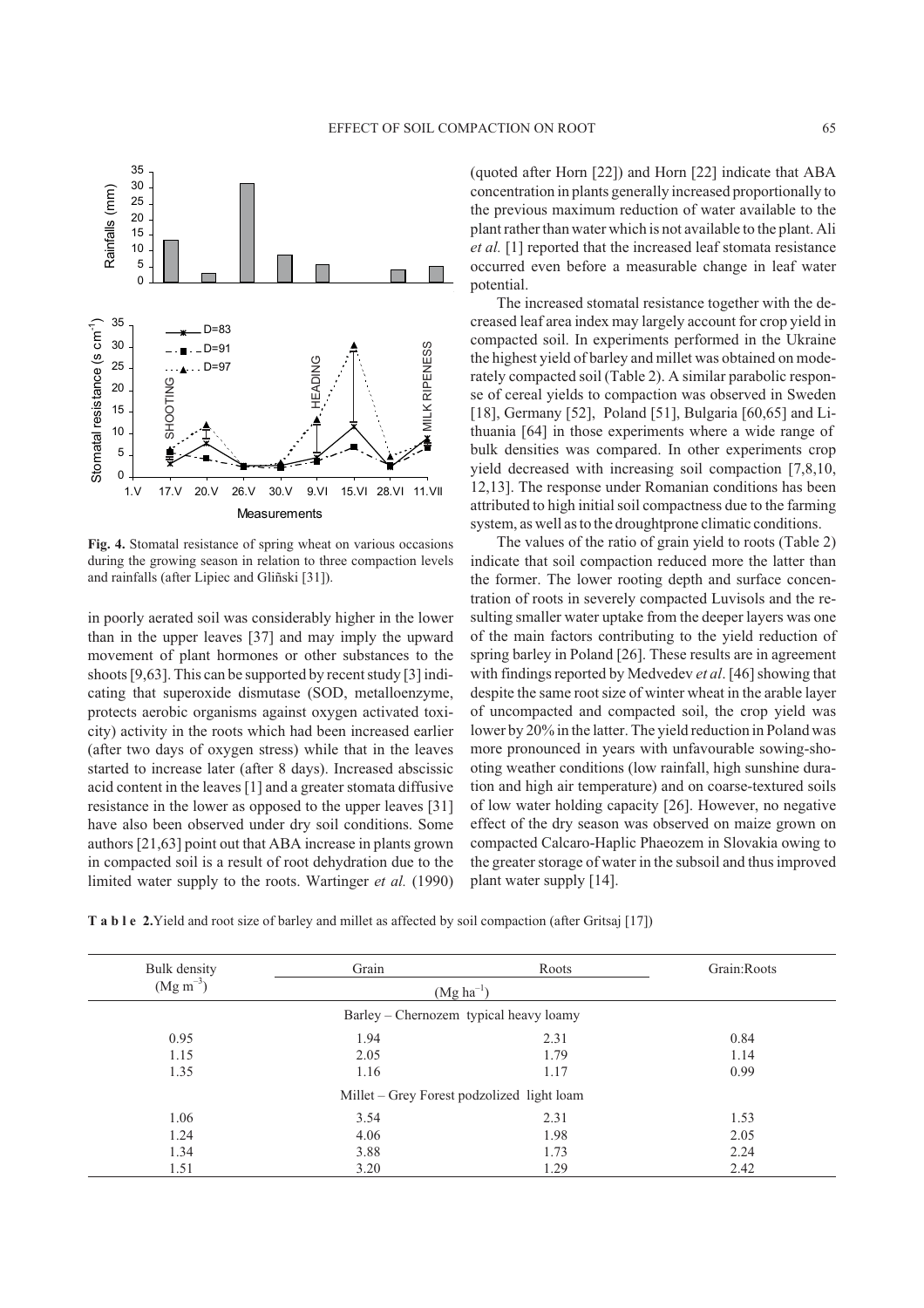Root crops are traditionally regarded as particularly sensitive to compaction [41]. Sugar beet was shown to be a crop which is very sensitive to overcompaction in Romania [55], the Czech Republic [28], Slovakia [14], Russia [27], Poland (Pabin *et al*. [50]) and Hungary [4,11]. In the case of carrots and potatoes, soil compaction resulted in a reduced yield and increased the proportion of small and deformed roots and tubers, unsuitable for processing [13,25, Starczewski *et al.*, 1984, quoted by Lipiec and Simota [41]. A characteristic morphological response of sugar beets and carrots to mechanical impedance in compacted soil is their forking and fanging [15]. Field studies in Hungury [4] on chernozem soil revealed that the percentage of deformed roots increased significantly with the decreasing depth of the compacted layer in the soil profile (Table 3). At the same time root yield reduced.

The reduction in root yield of the crop was accompanied by a decrease in sugar content [5,11,55]. Figure 5 illustrates the effect of soil compaction on the reduction of sugar beet yield and sugar content. It is worth noting that sugar beet root yield is less affected by soil compaction in the dry season – as compared to the wet season. This implies that the effect of soil compaction in the dry season was masked by a moisture deficit. The reduction of sugar content was greatest in most compacted soil in the dry season. Sugar beets grown in mechanically impeded soil contained more harmful nonsugars [15].

Medvedev *et al*. [46] reported that crop yield on the typical chernozems wasstill reduced 5–6 years soil compaction penetrated also to the subsoil. The length of time is longer or even permanent in non-swelling and shrinking sandy soils or warm climates with only minimum freezing or with no annual freezing [20].

#### **CONCLUSIONS**

Investigations carried out in Central and Eastern Europe within the framework of the INCO-Copernicus project allowed the following conclusions to be drawn:

1. An increase in soil compactness results in decreased root size, the higher concentration of roots in the upper soil, lower rooting depth and a greater distance between the nearest roots. Roots of barley grown in severely compacted soil are thicker and flattened with radially enlarged cortex cells.

2. Insufficient water supply decreased in compacted soil whereas the efficiency of the use of water by the roots increased. Both nutrient uptake and effectiveness of fertilization is reduced by soil compaction.

3. Greater stomatal resistance with lower of plants in most compacted soil is attributed to lower root size and rooting depth. Crop yield increased in moderately compacted soil and decreased with further compaction or decreased

**T a b l e 3.** Yield response and proportion of deformed roots of sugarbeet in chernozem soil (clay content 41%) in Hungary (average values from 1995–1997) (after Birkás and Gyuaricza [4])

| Location of compacted layer (cm) | Decrease of yield $(\% )$           | Deformed roots $(\% )$ |
|----------------------------------|-------------------------------------|------------------------|
| Non-compacted                    | $100\% = 32.54$ Mg ha <sup>-1</sup> | 2.1                    |
| < 28                             | $10 - 13$                           | 5.6                    |
| $<$ 22                           | $21 - 25$                           | 13.4                   |
| $6-10$ and below 28              | $29 - 32$                           | 18.8                   |
| $0-30$ (compacted after sowing)  | $55 - 59$                           | 53.2                   |
| LSD <sub>0.05</sub>              | 16.3                                | 2.0                    |



**Fig. 5.** Yield of storage roots and sugar content of sugar beets. L – loose soil, SC – slightly compacted, MC – medium compacted, HC – heavy compacted (after Csorba [11]).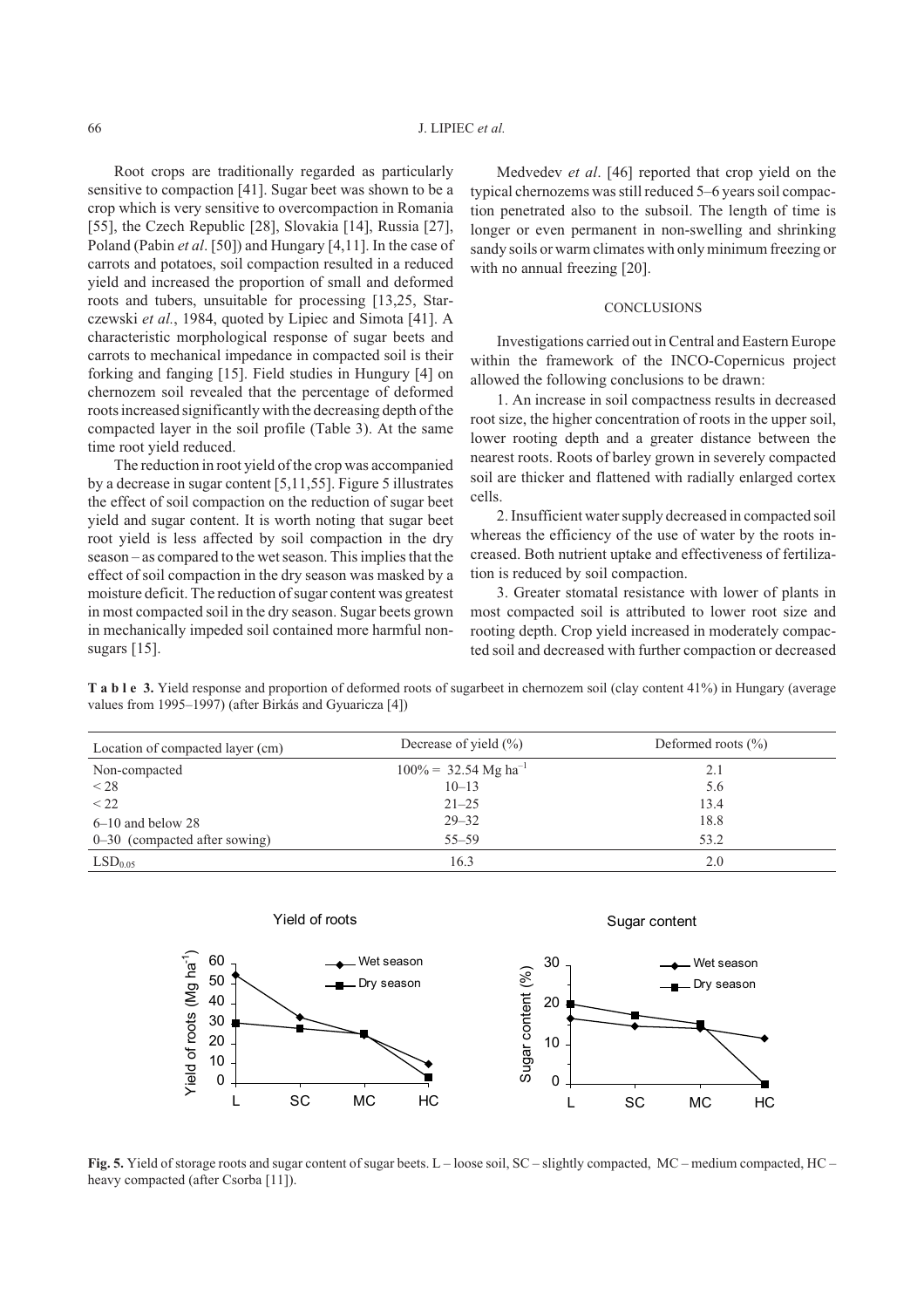with soil compaction depending on initial soil compactness, weather and soil type. Yield reduction in compacted soil accounts for greater stomatal resistance and smaller leaf area. The lower root yield of sugar beets was accompanied by a decrease in sugar content.

### ACKNOWLEDGMENTS

The work was funded in part by the European Commission INCO-Copernicus project 'Experiences with the impact of subsoil compaction on soil nutrition, crop growth and environment and ways to prevent subsoil compaction' number ERBIC15-CT98-0125.

#### **REFERENCES**

- 1. **Ali M., Jensen C.R., Mogensen V.O., Andersen M.N., and Henson I.E., 1999.** Root signalling and osmotic adjustment during intermittent soil drying sustain grain yield of field grown wheat. Field Crops Research, 62, 35–52.
- 2. **Arvidsson J. and Håkansson I., 1991.** A model for estimating crop yield losses caused by soil compaction. Soil Till. Res., 20, 319–332.
- 3. **Bennicelli R.P., Stêpniewski W., Zakrzhevsky D.A., Balakhnina T.I., Stêpniewska Z., and Lipiec J., 1998.** The effect of soil aeration on superoxide dismutase activity, malondialdehyde level, pigment content and stomatal diffusive resistance in maize seedlings. Environmental and Experimental Botany, 39, 203–211.
- 4. **Birkás M. and Gyuricza C., 2001.** INCO-Copernicus concerted action on 'Expertiences with the impact of subsoil compaction on soil nutrition, crop growth and environment and ways to prevent subsoil compaction'. Final report of Hungarian group (manuscript).
- 5. **Birkás M., Gyuricza Cs., Jolánkai M., Szalai T., Gecse M., and Percze A., 2000.** Crop responses to subsoil compaction. Proc. 2nd Int. Conf. on Subsoil Compaction (ISBN 963 9256 161), 29–31 May, 2000, Gödöllo, Hungary, 58–63.
- 6. **Birkás M., Szalai T., and Nyárai F., 1998.** Soil tillage and soil compaction problems in Hungary. Proc. Int. Conf. ISTRO on Soil Compaction and Crop Production, Gödöllo, Hungary, 27–31.
- 7. **Borisov G., 1979.** Effect of soil trampling down at UMZtractor wheel trails on sunflower and maize yields. Plant Science, 16(7), 79–88.
- 8. **Borisov G., 1985.** Effect of soil compaction caused by a UMZ tractor on the yield of wheat. Soil Science, Agrochemistry and Plant Protection, 20(3), 78–86.
- 9. **Box J.L., 1986.** Winter wheat grain yield responses to soil oxygen diffusion rates. Crop Sci., 26, 355–361.
- 10. **Canarache A., Dumitru E., and Dumitru S., 1999.** Use of a Geographical Information System for assessment of soil sensitivity to compaction and for selection of tillage systems. Proc. Int. Symp. upon 'Aplication of GIS in Agrophysics and Agroecology', 6–9 September 1999, St. Petersburg, Russia, 2, 45–53.
- 11. **Csorba Zs., 2001.** Some decisive factors of sugar beet production. Ph.D. Szent István University, Gödöllo, Hungary (manuscript).
- 12. **Czy¿ E. and Tomaszewska J., 1993.** The effect of different compaction of sandy and loamy soils on their physical properties and the spring barley yield. Polish J. Soil Sci., 26, 1, 11–17.
- 13. **Dumitru E., Canarache A., and Dumitru S., 2000.** Research on soil compactionon arable land in Romania: a review. Proc. 2nd Int. Conf. on Subsoil Compaction, 29–31 May, 2000, Gödöllo, Hungary, 44–49.
- 14. **Fulajtár E., 2000.** Criteria for determining compacted soils used in Slovakia. Proc. Int. Conf. ISTRO on Soil Compaction and Crop Production, Gödöllo, Hungary, 80–82.
- 15. **Gliñski J. and Lipiec J., 1990.** Soil Physical Conditions and Plant Roots. CRC Press, Boca Raton, FL, U.S.A.
- 16. **Gliński J. and Stępniewski W., 1985.** Soil Aeration and Its Role for Plants. CRC Press, Boca Raton, FL, USA.
- 17. **Gritsaj A.D., 1975**. Influence of arable layer bulk density of gray podzolized light loomy soil on development conditions and plants productivity. Ph.D dissertation, Kharkiv, 23.
- 18. **Håkansson I., 2000.** Machinery indued compaction of arable soils, incidence – consequences – counter-measures (in Swedish). Swedish University of Agricultural Sciences, Uppsala 99, 123.
- 19. **Håkansson I. and Lipiec J., 2000.** A review of the usefulness of relative bulk density values in studies of soil structure and compaction. Soil Till. Res., 53, 71–85.
- 20. **Håkansson I. and Petelkau H., 1994.** Benefits of limited axle load. In: Soil Compaction in Crop Production (Eds Soane B.D. and Ouwerkerk C. van). Elsevier, Amsterdam, 479–499.
- 21. **Hartung W., Zhang J., and Davies W.J., 1994.** Does abscisic acid play a stress physiological role in maize plants growing in heavily compacted soil? J. Experimental Botany, 45, 271, 221– 226.
- 22. **Horn R., 1994.** The effect of aggregation of soils on water, gas and heat transport. In: Flux Control in Biological Systems (Ed. Schulze Ed.). Academic Press, 335–361.
- 23. **Horn R., Van den Akker J.J.H., and Arvidsson J., 2000.** Subsoil Compaction: Distribution, Processes and Consequences. Advances in GeoEcology 32, Catena Verlag, Reiskirchen, Germany, 462.
- 24. **Jurcova O. and Zrubec F., 1989.** Formation and productiveness of the plant root system and its relation to the soil physical properties. Soil Science and Conservation Research Institute, Bratislava, Research report.
- 25. **Kêsik T., 1991.** Response of carrot to soil compaction and increased fertilization. I. Root yield and structure. Zesz. Probl. Post. Nauk Roln., 89, 139–145.
- 26. **Kossowski J., Lipiec S., and Tarkiewicz S., 1991.** The response of spring barley yield to the degree of soil compactness related to meteorological conditions. Zesz. Probl. Post. Nauk Roln., 396, 81–87.
- 27. **Kuznetzova I.V. and Danilova V.I., 1987.** Effect of plugh pan compaction on root penetration of various crops grown on sandy and loamy soils (in Russian). In: Compaction of Arable Soils (Ed. V.A. Kovda). Russian Academy of Sciences, Nauka, Moscow, 189–193.
- 28. **Lhótsky J., 1984.** Present state of developing methods to determine and eliminate harmful soil compaction in Czechoslovakia (in German). Tag-Ber., Akad. Landwirtsch. -Wiss. D.D.R., Berlin, Germany, 227, 215–220.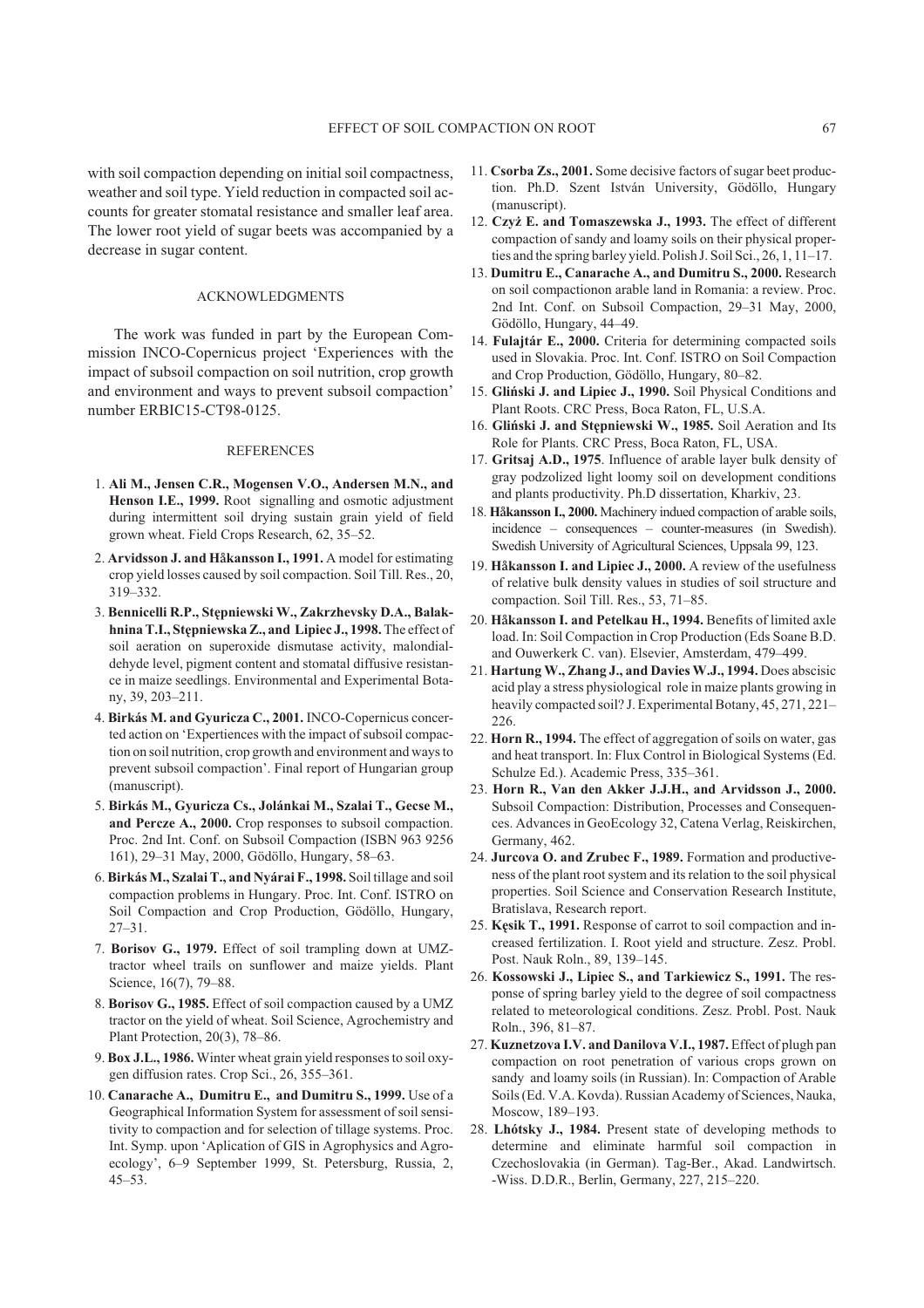- 29. **Lipiec J., 2003.** Development of root system and biomass of cultivated plants as affected by soil acidity (in Polish). Zesz. Probl. Post. Nauk Roln. (accepted for publication).
- 30. **Lipiec J., Arvidsson J., and Murer E., 2003.** Modelling of crop growth, water and chemical movement to topsoil and subsoil compaction: a review. Soil Till. Res. (accepted for publication).
- 31. **Lipiec J. and Gliñski J., 1997.** Field soil compaction: effects on soil physical properties and stomatal resistance of wheat. Proc. Int. Symp. 'Soil, Human, and Environment Interactions' (Ed. Z. Cao). China Science and Technology Press, 422–427.
- 32. **Lipiec J. and Håkansson I., 2000.** Influences of degree of compactness and matric water tension on some important plant growth factors. Soil Till. Res., 53, 87–94.
- 33. **Lipiec J., Håkansson I., Tarkiewicz S., and Kossowski J., 1991**. Soil physical properties and growth of spring barley related to the degree of compactness of two soils. Soil Till. Res., 19, 307–317.
- 34. **Lipiec J. and Hatano R., 2003.** Quantification of compaction effects on soil physical properties and crop growth. Geoderma, (accepted for publication).
- 35. **Lipiec J., Hatano R., and S³owiñska-Jurkiewicz A., 1998.** The fractal dimension of pore distribution patterns in variously compacted soil. Soil Till. Res., 47, 61–66.
- 36. **Lipiec J., Ishioka T., Hatano R., and Sakuma T., 1993.** Effects of structural discontinuity on root and shoot growth and water use of maize. Plant Soil, 157, 65–74.
- 37. **Lipiec J., Ishioka T., Szustak A., Pietrusiewicz J., and Stêpniewski W., 1996.** Effects of soil compaction and transient oxygen deficiency on growth, water use and stomatal resistance of maize. Acta Agric. Scand. Sect. B, Soil and Plant Sci., 46, 186–191.
- 38. **Lipiec J., Medvedev V.V., and Lyndina T.E., 2002.** Influence of soil compaction on nutrient uptake of agricultural crops (in Ukrainian). Visnik Agrarnoy Nauky, 5, 11–15.
- 39. **Lipiec J. and Nosalewicz A., 2000.** The influence of subsoil compaction on the early growth of wheat. Proc. 2nd Int. Conf. on Subsoil Compaction (ISBN 963 9256 161), 29–31 May 2000, Gödöllo, Hungary, 181–185.
- 40. **Lipiec J., Nosalewicz A., and Smarz M., 2002.** Root growth and water uptake of wheat as affected by soil compaction. Proc. 3rd INCO Workshop, 14–18 June, 2001, Romania, 171–177.
- 41. **Lipiec J. and Simota C., 1994.** Role of soil and climate factors influencing crop responses to compaction in Central and Eastern Europe. In: Soil Compaction in Crop Production (Eds B.D. Soane and C. Ouwerkerk van). Elsevier, Amsterdam, Netherlands, 365–390.
- 42. **Lipiec J. and Stêpniewski W., 1995.** Effects of soil compaction and tillage systems on uptake and losses of nutrients. Soil Till. Res., 35, 37–52.
- 43. **Lipiec J. and Szustak A., 1990.** Compaction effects on some soil physical characteristics and growth of spring barley (*Hordeum vulgare* L.). Proc. First Congr. European Society of Agronomy, Paris, 5–7 December, 1990.
- 44. **Lipiec J., Szustak S., and Tarkiewicz S., 1992.** Soil compaction: responses of soil physical properties and crop growth. Zesz. Probl. Post. Nauk Roln., 398, 113–117.
- 45. **Lyndina T.E., 1998.** On the effect of field crop root system on soil decompaction. Proc. Int. Conf. ISTRO on Soil Compaction and Crop Production, Gödöllo, Hungary, 205–208.
- 46. **Medvedev V.V., Lyndina T.E., and Laktionova T.N., 2000.** Effect of running systems agricultural engineering on soil and plants. Proc. 2nd Int. Conf. on Subsoil Compaction, 29–31 May, 2000, Gödöllo, Hungary, 91–98.
- 47. **Misra R.K., Dexter A.R., and Alston A.M., 1986.** Maximum axial and radial growth pressure of plant roots. Plant Soil, 95, 315– 320.
- 48. **Nosalewicz A. and Lipiec J., 2002.** Effect of localised soil compaction and wetness on early root growth and functions (in Polish). Acta Agrohysica, 78, 199–208.
- 49. **Pabin J., Lipiec J., W³odek S., Biskupski A., and Kaus A., 1998.** Critical soil bulk density and strength for pea seedling root growth as related to other soil factors. Soil Till. Res., 46, 203–208.
- 50. **Pabin J., Sienkiewicz J., and W³odek S., 1991.** Effect of loosening and compacting on soil physical properties and sugar beet yield. Soil Till. Res., 345–350.
- 51. **Pabin J. and W³odek S., 1986.** Effect of compaction of a light soil on its physical properties and on yields of field pea and spring barley (in Polish). II. Bulk density, penetration resistance and air-filled porosity of the soil and crop yields. Pam. Puł., 88, 87–99.
- 52. **Petelkau H. and Seidel K., 1986.** Workabilitty and trafficability of arable soils as influenced by soil water (in German). Tag. -Ber., Akad. Landwirtsch. Wiss. D.D.R.. Berlin, Germany, 246, 46–54.
- 53. **Schmidhalter U., Selim H.M., and Oertli J.J., 1994.** Measuring and modeling root water uptake based on 36chloride discrimination in a silt loam soil affected by groundwater. Soil Sci., 158, 97–105.
- 54. **Simota C., Lipiec J., Dumitru E., and Tarkiewicz S., 2000.** SIBIL – A simulation model for soil water dynamics nad crop yield formation considering soil compaction effects – Model description. Subsoil Compaction: distribution, processes nad consequences. In: Advances in Geoecology (Eds R. Horn, J.J.H. van den Akker and J. Arvidsson). 32, Reiskirchen: Catena Verl., Germany, 154–168.
- 55. **Sin G., Ionita St., Terbea M., and Boruga I., 1989.** Influence of soil compaction on growth and yield of field crops and on some working parameters at ploughing (in German). In: Vortrage wissensch. Tagung FZB, 26–29 June, 1989, Muncheberg, Germany, 181–188.
- 56. Słowińska-Jurkiewicz A. and Domżał H., 1991. The structure of the cultivaterd horizon of soil compacted by wheels of agricultural tractors. Soil Till. Res., 19 (2–3), 215–226.
- 57. **Soane B.D. and van Ouwerkerk C., 1994.** Soil compaction problems in world agriculture. In: Soil Compaction in Crop Production (Eds B.D. Soane and C. Ouwerkerk van). Elsevier, Amsterdam, Netherlands, 1–21.
- 58. **Soane B.D. and van Ouwerkerk C., 1995.**Implications of soil compaction in crop production for the quality of the environment. Soil Till. Res., 35, 5–22.
- 59. **Sojka R.E., 1992.** Stomatal closure in oxygen-stressed plants. Soil Sci., 154, 269–280.
- 60. **Stoinev K., 1973.** Influence of soil compaction on the physical properties of leached Smolnitza and leached Cinnamonic Forest Soil. PhD Thesis, Academy of Agricultural Sciences, Sofia.